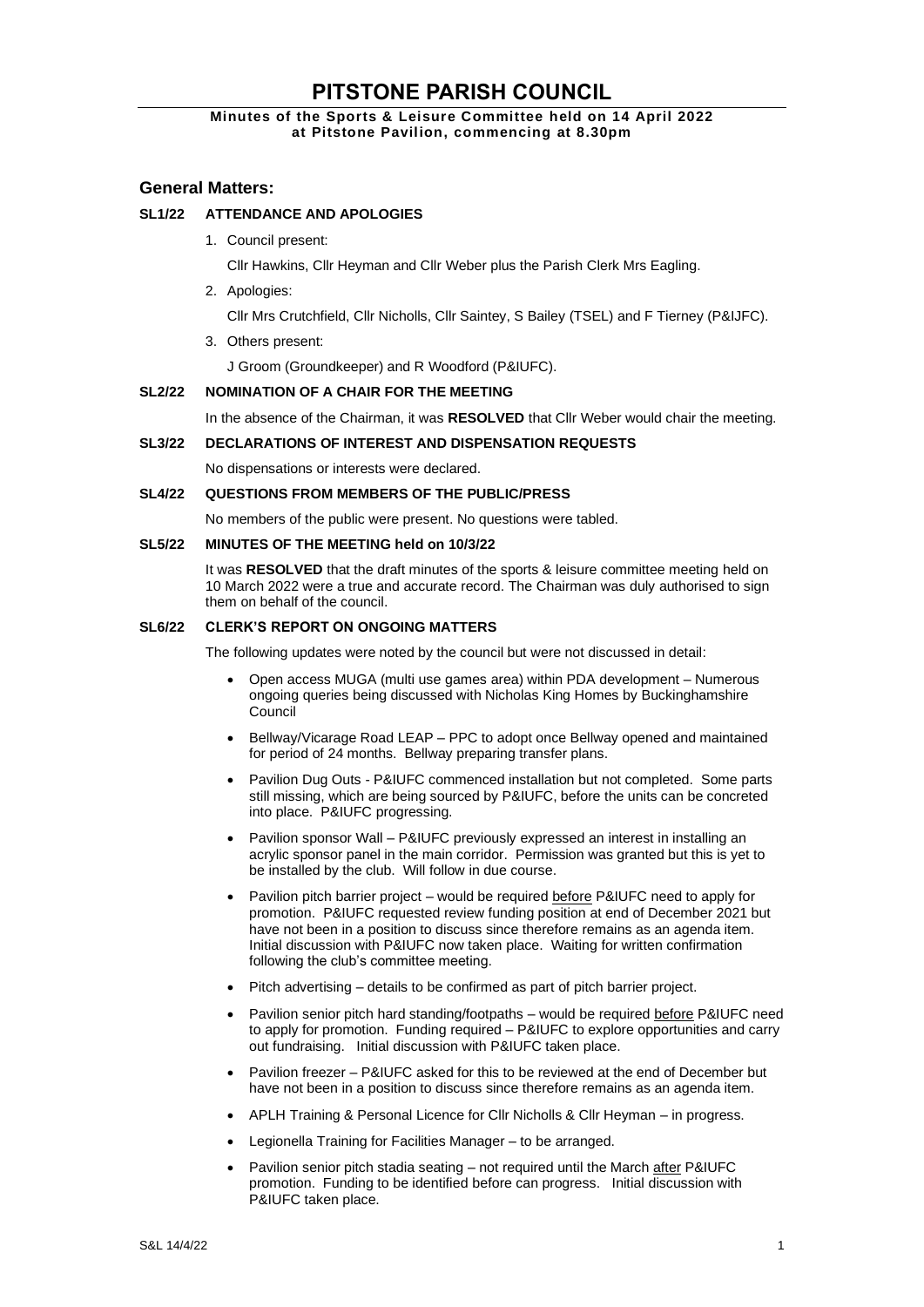- Pavilion senior pitch floodlights Funding required P&IUFC to explore opportunities and carry out fundraising. Planning permission valid until 3-8-2023. Must be installed by the Sept after promotion but planning & funding must be approved before. Initial discussion with P&IUFC taken place.
- P&IUFC / TSEL and P&IJFC proposals for pavilion site confidential discussions continue. Initial discussion with P&IUFC taken place. PPC waiting for feedback from P&IJFC re options for smaller pitches and would welcome a separate meeting.
- Pavilion sound absorbing panels Full council approved a proposal to install sound absorbing panels on the ceiling. Specification refined and order placed.
- Pavilion protective screen in front of serving hatch installation delayed until the end of April.
- Gutter protection mesh installation delayed until the end of April.
- Replacement clips for ball stop netting installation delayed until the end of April.
- Gas meter upgrade complete.
- BT analogue switch off ACE unable to clarify if any impact on the pavilion. Full council resolved to place on hold until BT/ACE can confirm.
- Pavilion pitch summer renovation & closure dates: £5.5k for restoration of key areas only approved by full council/30tonnes topsoil/seed/fertiliser/labour. Closure dates 22 May to 5 August inclusive. All football clubs notified.
- Car park signage Cllr Weber drafting. Will be considered at subsequent meeting.
- 1st Ivinghoe & Pitstone Scouts to respond to the parish council in due course re scout hut at the pavilion site.
- I&PUCC double cricket nets (a) planning application determination date extended by BC until 19/4/22 (b) Occupational licence with I&PUCC being refined.
- Skatepark Installation complete. Open to the public. Opening event planned for April. Final remedials for end of track outstanding.
- Playground Inspections booked with Wicksteed. Eta June.
- 1/5/22 hire price increase hirers that had not been present at the last committee meeting have been advised and no issues have been raised. Website updated. Revised t&c's (with new prices) on agenda.
- P&ICUFC currently not fielding a team for the 2022/23 season. League application deadline is June.
- Town Lands Charity full council exploring opportunities with the charity. PPC is waiting for feedback from the charity.
- ACE service visit booked for 25/5/22

## **SL7/22 CORRESPONDENCE**

The list of correspondence received was noted.

#### **SL8/22 PAVILION MATTERS**

1. Financial summary

To be re-circulated by Clerk once all year-end figures are known.

- 2. Groundkeeping
	- Badger damage currently the worst it has ever been and now at risk of referees not permitting play.
	- It was RESOLVED that the groundkeeper would re-investigate nematodes and provide advice/quotation to the council.
	- It was **RESOLVED** to consider installing mesh advertising panels all around the proposed pitch barrier to help keep badgers out and make it easier to identify any specific areas where they do gain access (which could potentially then be treated locally eg short section of electric fence). Quotations to be sought.
	- It was **RESOLVED** that the groundkeeper would investigate possible netting, matting or germination cloths to help keep birds off the renovated/seeded areas. Groundkeeper to provide quotation/advice to the council.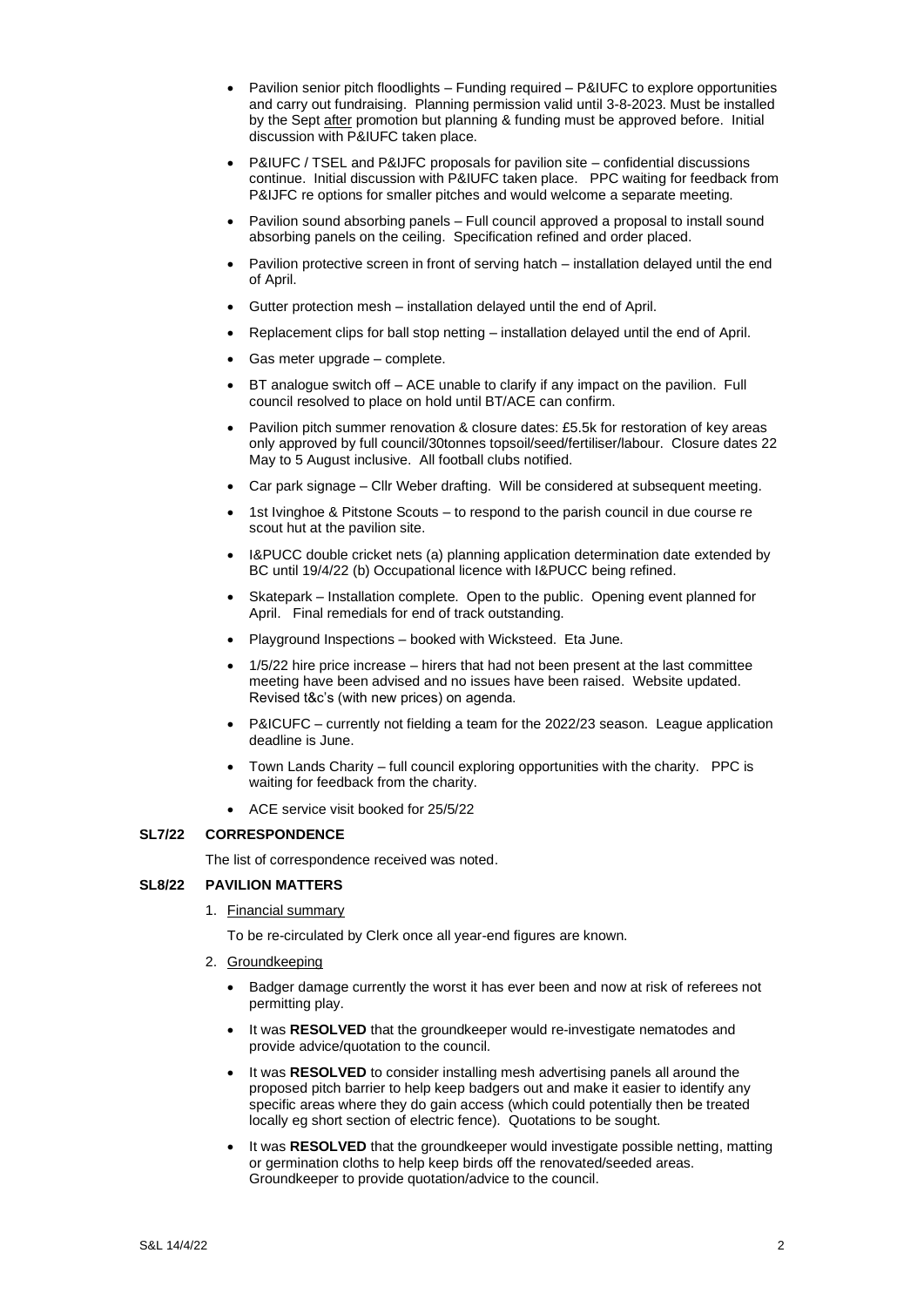- It was **RESOLVED** to consider bird scarers on poles. Groundkeeper to provide quotation/advice to the council.
- Jubilee tree has now been planted.
- 3. Non-availability

It was noted that no big events had been requested for the pavilion site at present, therefore there were no current dates during the football season that the ground was known to be unavailable.

4. Cold Water

Anglian Water had tested the supply and declared the water safe to drink with no bacteria present. Investigating the previous abnormal results reported by GES with First Environment.

5. Carpark advertising opportunities

Carried forward to May meeting.

6. P&IUFC updates on outstanding projects

P&IUFC advised that (a) the dug outs would be completed during the summer closed season (b) the internal sponsorship board would be created and erected in the community room above the radiator, near the team photographs (c) updated quotations were being sought for the proposed pitch barrier system and installation (d) the club would still like a freezer and the ability to leave food stuffs in that all the time. It was **RESOLVED** to postpone this final discussion until a subsequent meeting.

7. Senior pitch extension

It was **RESOLVED** to move the socketed goals out to the 100m point during the closed summer renovation (ground works already undertaken). Groundkeeper to purchase new sockets and install.

8. Terms and Conditions of Hire

It was **RESOLVED** to approve the updated Terms and Conditions of Hire (to reflect increased hire prices from 1/5/22). The Chairman was duly authorised to sign on behalf of the council.

9. Occupational Licence to P&IUFC

It was noted that no comments/amendments had been received from the club but **RESOLVED** to double check and obtain express confirmation.

10. CCTV Policy

It was **RESOLVED** to approve the annual review of the CCTV policy. The Chairman was duly authorised to sign on behalf of the council.

11. Repairs and remedial works

It was noted that some minor repairs had been carried out as necessary. It was **RESOLVED** to note & ratify that a replacement water testing kit had needed to be purchased (approx. £100 + VAT).

## **SL9/22 OPEN SPACE MATTERS**

- 1. Remedial works
	- Only minor remedial works had been required during the month including replacing the maintenance gate padlocks at all 3 playgrounds again and replacing some bungee straps on the Hever Close goal.
	- It was noted that the groundkeeper would try and source some further long goal net ground pegs.
	- It was noted that Bendcrete were returning on 28 & 29 April 2022 to complete renovations to the track. It was **RESOLVED** to remind hirers of the recreation ground and facilities, where appropriate, that the track was undergoing seeding/renovation and should not be driven on to unload vehicles.
	- It was **RESOLVED** to approve the extent of the tree works undertaken. Groundkeeper to submit the invoice.
	- It was **RESOLVED** not to purchase any goals for the recreation ground pitch until the use for the forthcoming season was confirmed by JFC and P&ICU.